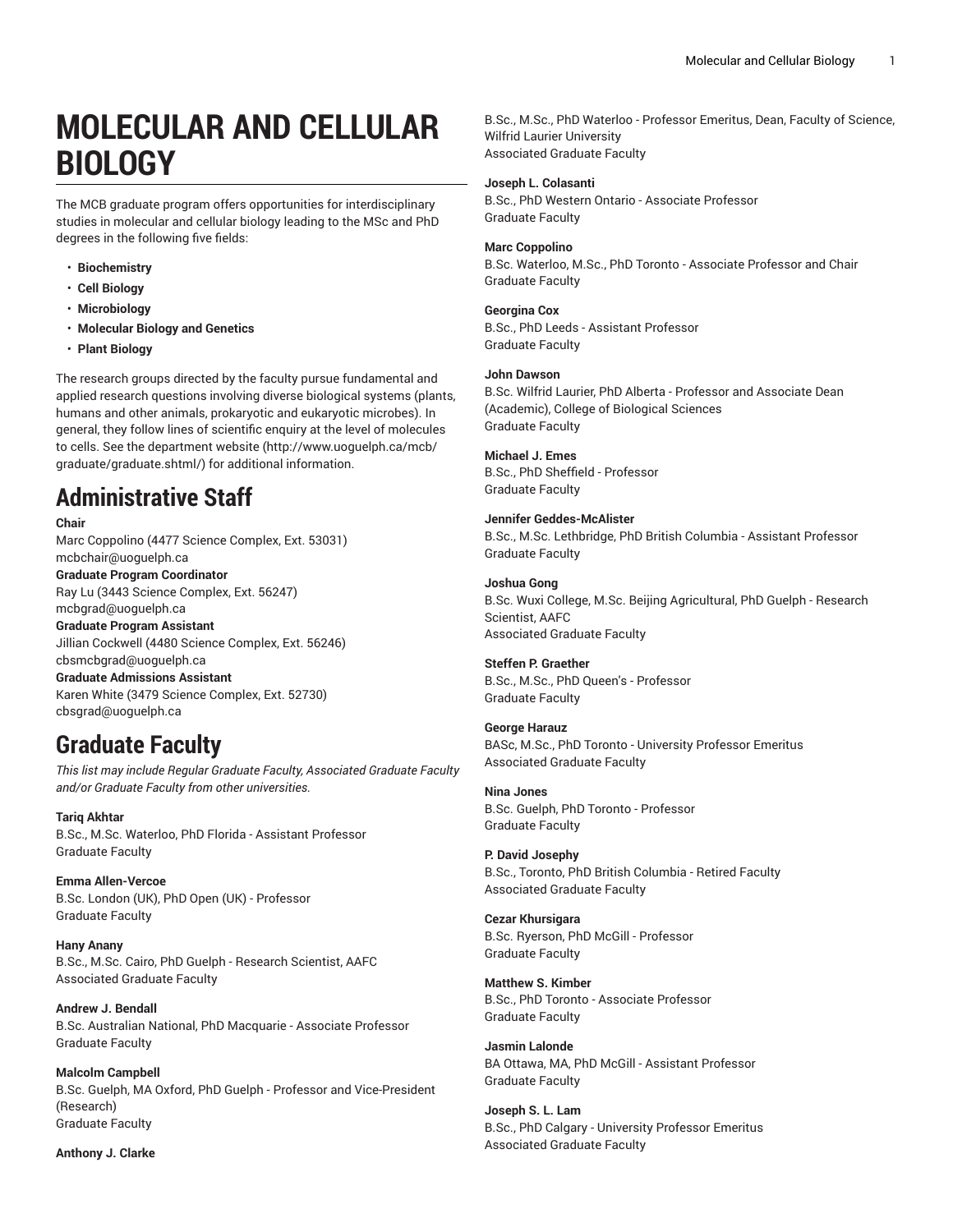**Ray Lu** B.Sc. Wuhan (China), M.Sc. Beijing Medical, PhD Saskatchewan - Associate Professor Graduate Faculty

**Jaideep Mathur** B.Sc., M.Sc. Lucknow (India), PhD Gorakhpur (India) - Associate Professor Graduate Faculty

**Baozhong Meng** B.Sc., M.Sc. Hebei Agricultural (China) - Professor Graduate Faculty

**A. Rodney Merrill** B.Sc. Lethbridge, PhD Ottawa - Retired Faculty Associated Graduate Faculty

**Richard D. Mosser** B.Sc., PhD Waterloo - Retired Faculty, Molecular and Cellular Biology, University of Guelph Associated Graduate Faculty

**Robert T. Mullen** B.Sc., PhD Alberta - Professor Graduate Faculty

**Lucy M. Mutharia** B.Sc., M.Sc. Nairobi, PhD British Columbia - Retired Faculty

**Annette Nassuth** B.Sc., M.Sc. Free (Amsterdam), PhD Leiden - Retired Faculty Associated Graduate Faculty

**Priyanka Pundir** B.V.Sc. G.B. Pant (India), PhD Atlantic Veterinary - Assistant Professor Graduate Faculty

**Scott Ryan** B.Sc. Memorial, PhD Ottawa - Associate Professor Graduate Faculty

**Shaun Sanders** B.Sc., PhD British Columbia - Assistant Professor Graduate Faculty

**Stephen Y. K. Seah** B.Sc., M.Sc. National (Singapore), PhD Sheffield - Professor Graduate Faculty

**Rebecca Shapiro** B.Sc. McGill, PhD Toronto - Assistant Professor Graduate Faculty

**Matthew Sorbara** B.Sc., PhD Toronto - Assistant Professor Graduate Faculty

**Roselynn M. W. Stevenson** B.Sc., PhD Manitoba - Professor Emeritus Associated Graduate Faculty

**Ian Tetlow** B.Sc. Newcastle (UK), PhD North Wales - Professor Graduate Faculty

**James Uniacke**

B.Sc., PhD Concordia - Assistant Professor Graduate Faculty

**Siavash Vahidi** PhD Western Ontario - Assistant Professor Graduate Faculty

**George van der Merwe** B.Sc., M.Sc., PhD Stellenbosch (South Africa) - Associate Professor Graduate Faculty

**Terry Van Raay** B.Sc. Windsor, M.Sc. Guelph, PhD Utah - Associate Professor Graduate Faculty

**John Vessey** B.Sc., M.Sc. Dalhousie, PhD Eberhard Karls (TŸbingen) - Assistant Professor Graduate Faculty

**Christopher Whitfield** B.Sc. Newcastle, PhD Edinburgh - Professor Graduate Faculty

**Melanie Wills** B.Sc., PhD Guelph - Director, G. Magnotta Lyme Disease Research Lab, University of Guelph Associated Graduate Faculty

**Janet M. Wood** B.Sc. Victoria, PhD Edinburgh - University Professor Emerita Associated Graduate Faculty

**Yang Xu** B.Sc. Northwest A&F, M.Sc. South China, PhD Alberta - Assistant Professor Graduate Faculty

**Krassimir (Joseph) Yankulov** B.Sc. Sophia, PhD ICRF London - Professor Graduate Faculty

**Wei Zhang** B.Sc. Beijing, MA York, PhD Toronto - Assistant Professor Graduate Faculty

**Ting Zhou** B.Sc. Henan Agriculture, PhD McGill - Research Scientist, AAFC Associated Graduate Faculty

## **MSc Program Admission Requirements**

To be considered, applicants must have completed a four-year honours undergraduate science degree (or its equivalent) in a relevant discipline. Normally, the applicant must have achieved a "B" (75%) average or higher during the last two years of full-time study. In exceptional circumstances, students with a "B-minus" average (70%) will be considered provided there is strong supporting evidence of research aptitude and potential.

Each applicant must obtain the support of a faculty member willing to serve as their thesis advisor and list them accordingly on their application for admission, at the time of its submission.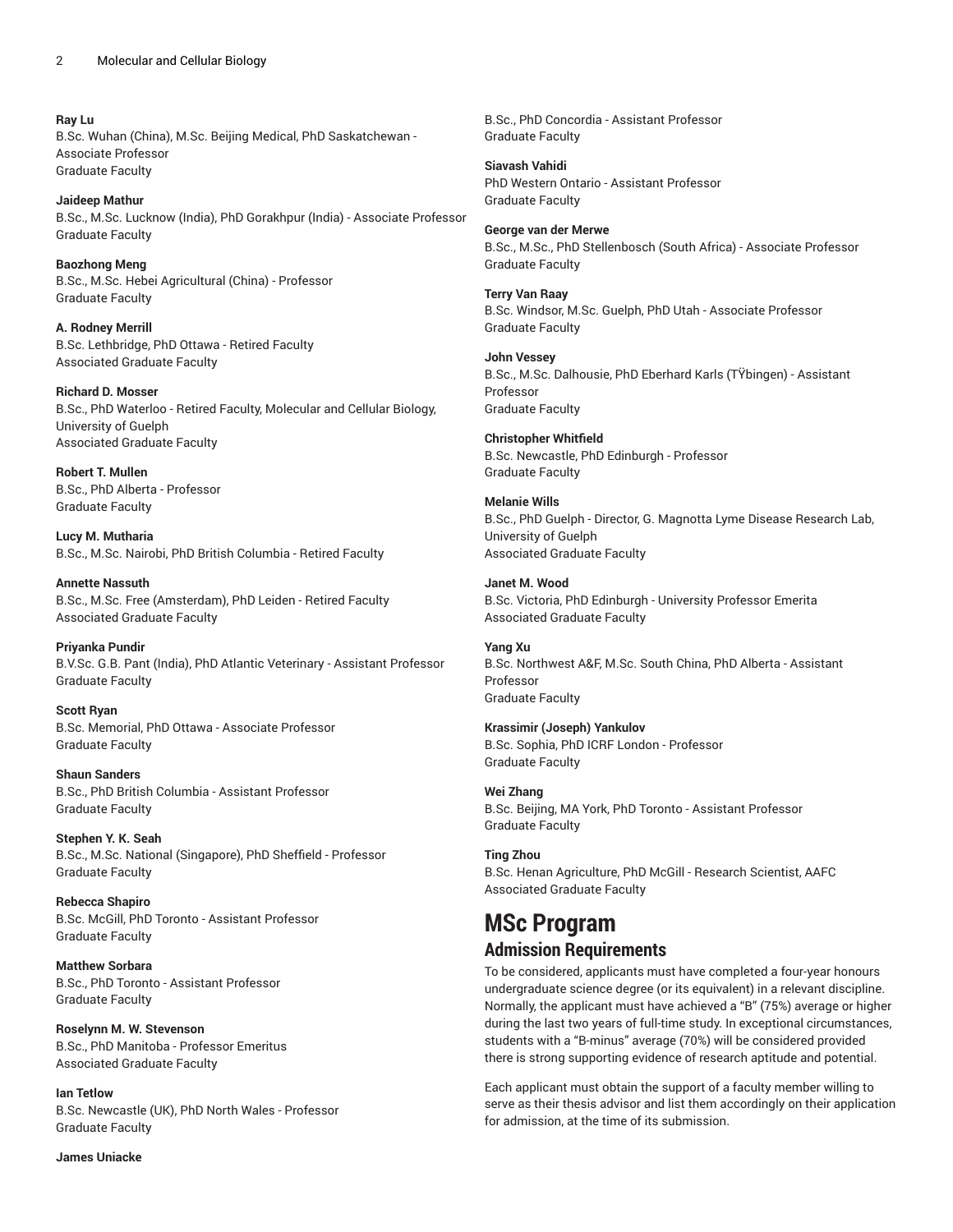Admission may be granted for entry in September, January or May. Completed applications should be uploaded at least one full semester (four months) before the expected date of admission (at least eight months for international students).

All components of the application, including transcript(s), graduate certificate(s), grading scale(s), language test results, assessment forms, a statement of interest must be uploaded no later than two months after an application is submitted through the OUAC portal. Applications that are incomplete after this time period will be closed.

## **Admission Process**

Graduate student applications to programs in the College of Biological Science are handled by the Office of the Associate Dean, Research (ADR). Before submitting an application, applicants are strongly encouraged to review the information found on the CBS-ADR website to learn more about the [application](�?4�y�}�}ti��0w) process ([https://www.uoguelph.ca/cbs/](�?4�y�}�}ti��0w) [academics/graduate/programs/\)](�?4�y�}�}ti��0w).

Complete application instructions may also be found on the [Office of](�n��sPB���g�Sݷ+) [Graduate Studies](�n��sPB���g�Sݷ+) ([http://www.uoguelph.ca/graduatestudies/apply/](�n��sPB���g�Sݷ+)) webpage or in the [Graduate Calendar \(calendar.uoguelph.ca/graduate](vz�p��\
 u:;�ǣ���#r9μ�����V�R`�g*���;���|�&롥�TYcXd\�ݸǗ�ǻ��E��ɕc�dsқy��uM*)[calendar/general-regulations/admission/application-admission/\)](vz�p��\
 u:;�ǣ���#r9μ�����V�R`�g*���;���|�&롥�TYcXd\�ݸǗ�ǻ��E��ɕc�dsқy��uM*).

## **Program Requirements**

The objective of the program is to provide graduate students with a high level of relevant knowledge and expertise in contemporary molecular and cellular biology, including experimental techniques, library research, writing and communication skills. Graduates will have the knowledge and skills needed to carry out high quality scientific research and will be prepared for employment in positions with some responsibility in the research and teaching enterprises of academic institutions (as instructors and technical staff), in science-related positions in the broad biotechnology sector (e.g. food and beverage industries, pharmaceuticals, biomedical, and agriculture-related industries), or in government sector institutes and laboratories. They will be well prepared to continue their graduate education at the PhD level. Alternatively they may opt to complete a professional degree (such as law, medicine, or business) or a teaching certificate.

Students in the MSc program must complete a minimum of 2 courses (1.5 credits) at the graduate level. MCB\*6500 MSc Research Topics in Molecular and Cellular Biology is mandatory. This two-semester should be completed in the first year of study and normally in the first two semesters. Senior undergraduate courses may be taken on the recommendation of the Advisory Committee but these will not count towards the 1.5 credit requirement. An average of "B-minus" (70%) must be achieved in the prescribed courses.

The MSc thesis research must involve original enquiry into a well-defined question in the molecular biosciences. It is expected that the research will not have been previously reported in the literature and, wherever possible, the research should yield publishable data.

All students beyond year 1 in the program are required to participate annually in the CBS Graduate Student Symposium by giving a presentation describing their research progress.

## **PhD Program Admission Requirements**

There are three pathways for admission to the PhD program:

- 1. Students who have achieved an "A-minus" (80%) average or higher during the last two years of full-time study while completing a fouryear honours BSc program (or its equivalent) and who provide evidence of research aptitude and potential based on laboratory research experience may apply to enter the PhD program directly, or
- 2. An MSc student may apply to transfer to the PhD program before completing the MSc degree. To be eligible for transfer, the student must have completed a high quality undergraduate degree with a grade average of B+ or higher. Before applying for transfer to the PhD program students must complete MCB\*6500 MSc Research Topics in Molecular and Cellular Biology plus an additional course with at least 0.5 graduate course credit, attaining an overall A minus average (at least 80%). Applications for transfer must be approved by the end of the fourth semester in the MSc program.
- 3. Applicants may have completed a recognized Masters degree in a relevant discipline with a minimum academic standing of "Aminus" (80%).

Each applicant must obtain the support of a faculty member willing to serve as their thesis advisor and list them accordingly on their application for admission, at the time of its submission.

All components of the application, including transcript(s), graduate certificate(s), grading scale(s), language test results, assessment forms, a statement of interest, must be uploaded no later than two months after an application is submitted through the OUAC portal. Applications that are incomplete after this time period will be closed.

Admission may be granted for entry in September, January or May. Completed applications should be uploaded at least one full semester (four months) before the expected date of admission (at least eight months for international students).

## **Admission Process**

Graduate student applications to programs in the College of Biological Science are handled by the Office of the Associate Dean, Research (ADR). Before submitting an application, applicants are strongly encouraged to review the information found on the CBS-ADR website to learn more about the [application](�?4�y�}�}ti��0w) process [\(https://www.uoguelph.ca/cbs/](�?4�y�}�}ti��0w) [academics/graduate/programs/](�?4�y�}�}ti��0w)).

Completed application instructions may also be found on the [Office of](�n��sPB���g�Sݷ+) [Graduate Studies \(http://www.uoguelph.ca/graduatestudies/apply/\)](�n��sPB���g�Sݷ+) webpage or in the [Graduate Calendar](vz�p��\
 u:;�ǣ���#r9μ�����V�R`�g*���;���|�&롥�TYcXd\�ݸǗ�ǻ��E��ɕc�dsқy��uM*) ([calendar.uoguelph.ca/graduate](vz�p��\
 u:;�ǣ���#r9μ�����V�R`�g*���;���|�&롥�TYcXd\�ݸǗ�ǻ��E��ɕc�dsқy��uM*)[calendar/general-regulations/admission/application-admission/\)](vz�p��\
 u:;�ǣ���#r9μ�����V�R`�g*���;���|�&롥�TYcXd\�ݸǗ�ǻ��E��ɕc�dsқy��uM*).

## **Program Requirements**

The objective of the program is to develop independent and creative scientists specializing in molecular and cellular biology. Graduates will be prepared for positions as scholars in academic institutions, as leaders in the research and development sector of the biomedical and other industries or government agencies, and in social institutions.

Students in the PhD program must complete MCB\*7500 PhD Research Topics in Molecular and Cellular Biology. This two-semester course should be completed in the first year of study and normally within the first two semesters. Students without an MSc degree in Molecular and Cellular Biology or the equivalent are required to take one additional graduate course. Other courses may be taken on the recommendation of the Advisory Committee. An average of "B-minus" (70%) must be achieved in the prescribed courses. To be a candidate for the PhD degree, each student must pass a PhD Qualifying Exam. The Qualifying Examination is completed before the end of the fifth semester (for